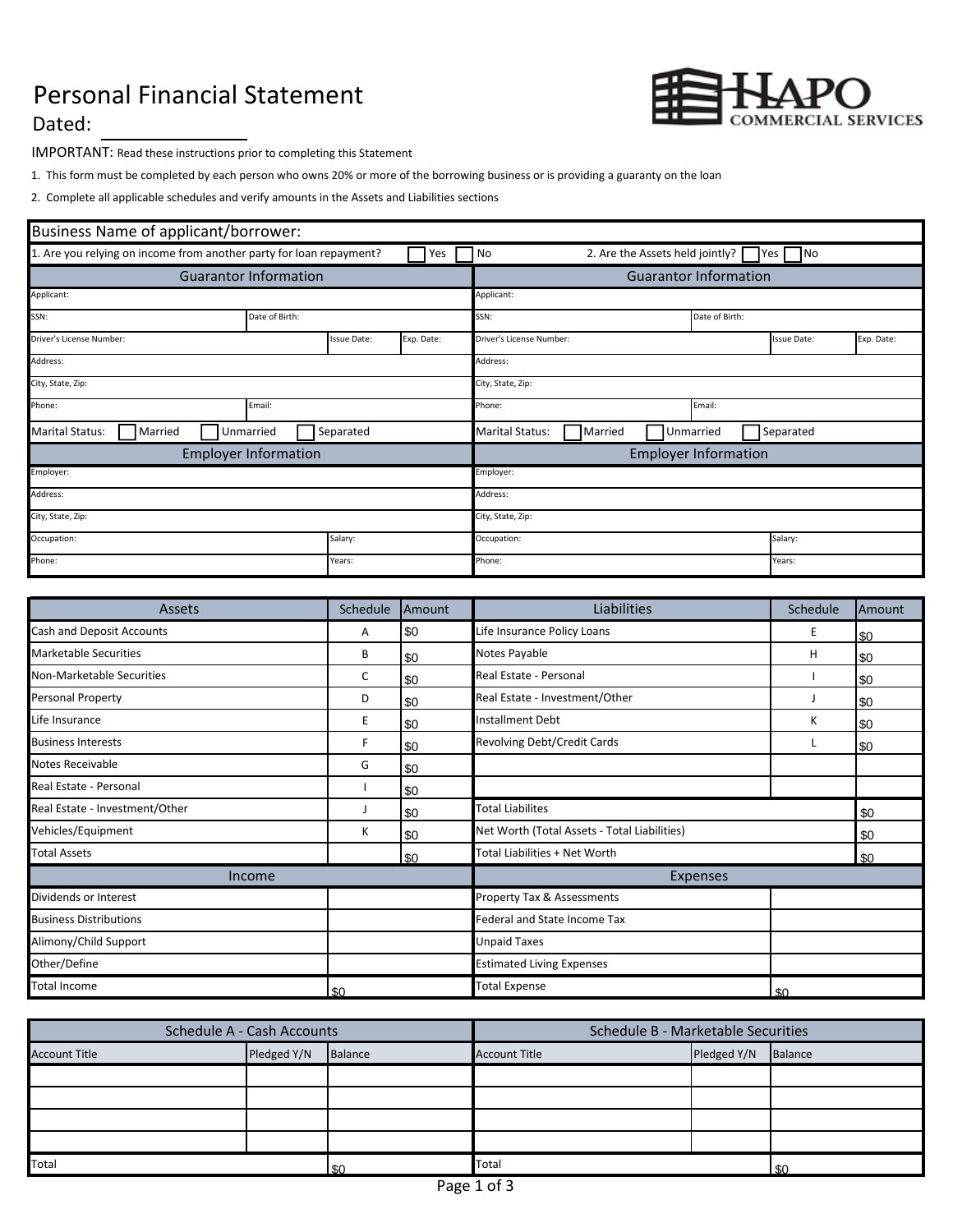| Schedule C - Non-Marketable Securities |             |         | Schedule D - Personal Property |       |  |
|----------------------------------------|-------------|---------|--------------------------------|-------|--|
| <b>Account Title</b>                   | Pledged Y/N | Balance | <b>Asset Description</b>       | Value |  |
|                                        |             |         |                                |       |  |
|                                        |             |         |                                |       |  |
|                                        |             |         |                                |       |  |
|                                        |             |         |                                |       |  |
| Total                                  |             | \$0     | Total                          | i \$0 |  |

| Schedule E - Life Insurance |                    |            |             |             |  |  |  |  |  |
|-----------------------------|--------------------|------------|-------------|-------------|--|--|--|--|--|
| Policy Holder               | <b>Face Amount</b> | Cash Value | Policy Loan | Beneficiary |  |  |  |  |  |
|                             |                    |            |             |             |  |  |  |  |  |
|                             |                    |            |             |             |  |  |  |  |  |
|                             |                    |            |             |             |  |  |  |  |  |
|                             |                    |            |             |             |  |  |  |  |  |
| Total                       | \$0                | l \$0      | \$0         |             |  |  |  |  |  |

| Schedule F - Business Interests (Sole Proprietorships, Partnerships, LLC's, S-Corps) |            |                                                                       |  |  |  |  |  |  |  |
|--------------------------------------------------------------------------------------|------------|-----------------------------------------------------------------------|--|--|--|--|--|--|--|
| Name of Business                                                                     | Structure  | Nature of Business<br>% Owned<br>Total Net Worth<br><b>Your Value</b> |  |  |  |  |  |  |  |
|                                                                                      |            |                                                                       |  |  |  |  |  |  |  |
|                                                                                      |            |                                                                       |  |  |  |  |  |  |  |
|                                                                                      |            |                                                                       |  |  |  |  |  |  |  |
|                                                                                      |            |                                                                       |  |  |  |  |  |  |  |
| Total                                                                                | \$0<br>\$0 |                                                                       |  |  |  |  |  |  |  |

| Schedule G - Notes Receivable |            |          | Schedule H - Notes Payable |         |              |            |          |         |         |
|-------------------------------|------------|----------|----------------------------|---------|--------------|------------|----------|---------|---------|
| Holder                        | Collateral | Original | Balance                    | Payment | Lender       | Collateral | Original | Balance | Payment |
|                               |            |          |                            |         |              |            |          |         |         |
|                               |            |          |                            |         |              |            |          |         |         |
|                               |            |          |                            |         |              |            |          |         |         |
|                               |            |          |                            |         |              |            |          |         |         |
| Total                         |            | \$0      | \$0                        | \$0     | Total<br>\$0 |            | l \$0    | \$0     |         |

| Schedule I - Real Estate - Personal   |       |         |         |           |     |  |  |  |  |
|---------------------------------------|-------|---------|---------|-----------|-----|--|--|--|--|
| <b>Acquire Date</b><br><b>Address</b> | Value | Balance | Payment |           |     |  |  |  |  |
|                                       |       |         |         |           |     |  |  |  |  |
|                                       |       |         |         |           |     |  |  |  |  |
| Total                                 |       |         | I \$0   | <b>SO</b> | SC. |  |  |  |  |

| Schedule J - Real Estate - Investment/Other |              |        |       |         |        |         |         |  |  |
|---------------------------------------------|--------------|--------|-------|---------|--------|---------|---------|--|--|
| <b>Address</b>                              | Acquire Date | Lender | Value | Balance | Income | Payment | % Owned |  |  |
|                                             |              |        |       |         |        |         |         |  |  |
|                                             |              |        |       |         |        |         |         |  |  |
|                                             |              |        |       |         |        |         |         |  |  |
|                                             |              |        |       |         |        |         |         |  |  |
|                                             |              |        |       |         |        |         |         |  |  |
|                                             |              |        |       |         |        |         |         |  |  |
| Total                                       |              |        | \$0   | \$0     | \$0    | \$0     |         |  |  |